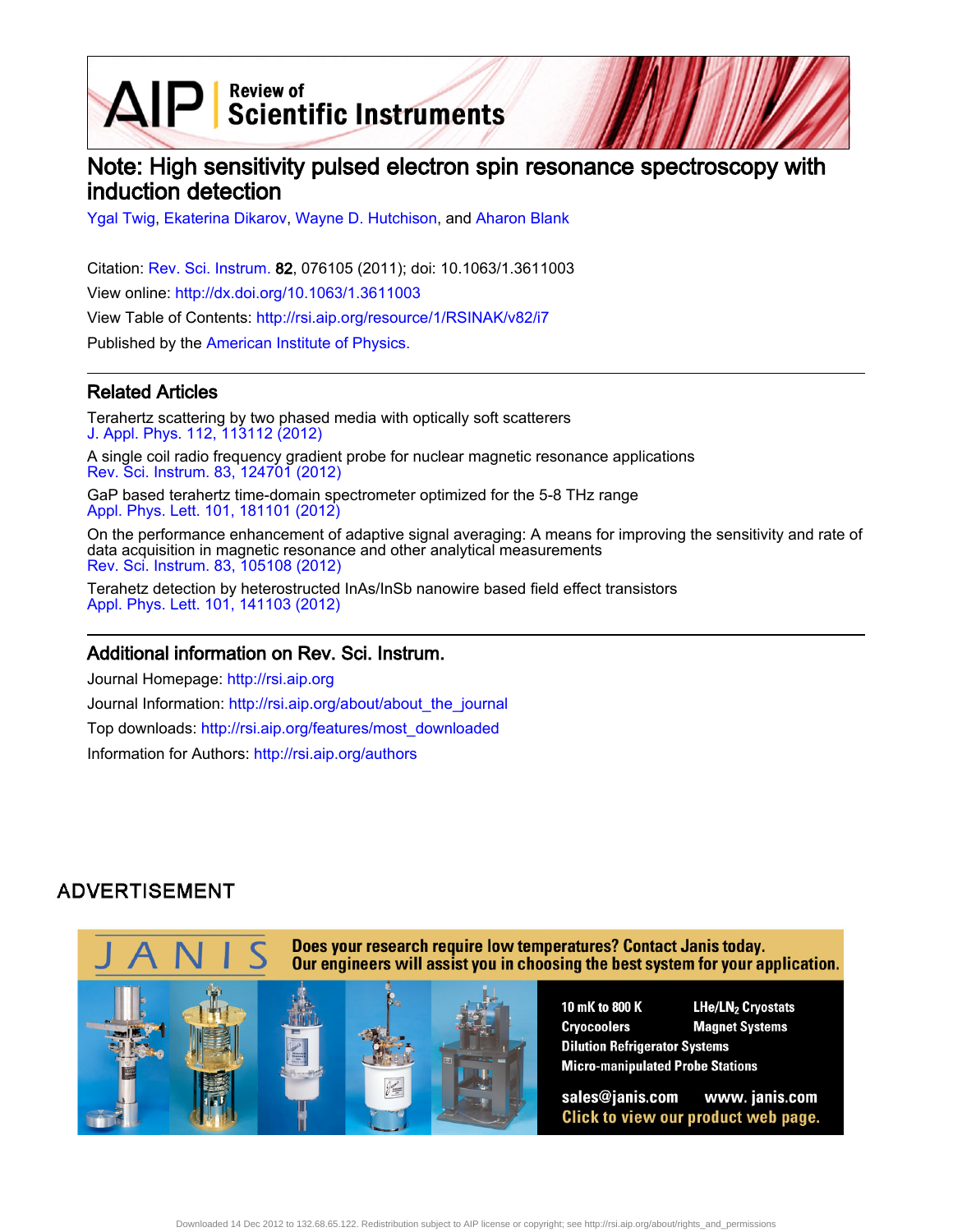### **[Note: High sensitivity pulsed electron spin resonance spectroscopy](http://dx.doi.org/10.1063/1.3611003) [with induction detection](http://dx.doi.org/10.1063/1.3611003)**

Ygal Twig,<sup>1</sup> Ekaterina Dikarov,<sup>1</sup> Wayne D. Hutchison,<sup>2</sup> and Aharon Blank<sup>1[,a\)](#page-1-0)</sup>

<sup>1</sup>*Schulich Faculty of Chemistry, Technion – Israel Institute of Technology, Haifa, 32000, Israel* <sup>2</sup>*ARC Centre for Quantum Computer Technology, School of Physical, Environmental and Mathematical Sciences, The University of New South Wales, ADFA, Canberra, ACT 2600, Australia*

(Received 9 June 2011; accepted 26 June 2011; published online 22 July 2011)

Commercial electron spin resonance spectroscopy and imaging systems make use of the so-called "induction" or "Faraday" detection, which is based on a radio frequency coil or a microwave resonator. The sensitivity of induction detection does not exceed  $\sim$ 3 × 10<sup>8</sup> spins/√Hz. Here we show that through the use of a new type of surface loop-gap microresonators (inner size of 20  $\mu$ m), operating at cryogenic temperatures at a field of 0.5 T, one can improve upon this sensitivity barrier by more than 2 orders of magnitude and reach spin sensitivities of  $\sim$ 1.5 × 10<sup>6</sup> spins/√Hz or  $\sim$ 2.5 × 104 spins for 1 h. *© 2011 American Institute of Physics*. [doi[:10.1063/1.3611003\]](http://dx.doi.org/10.1063/1.3611003)

Electron spin resonance (ESR) is a well-established technique with many applications in a wide variety of scientific fields ranging from chemistry, biology, and materials science, through to physics. One significant drawback of *conventional* ESR, however, is its relatively low sensitivity of  $\sim 10^7-10^9$ spins (for  $\sim$ 1 h),<sup>[1,](#page-3-0)[2](#page-3-1)</sup> compared to other spectroscopic techniques. This sensitivity limitation also affects the available imaging resolution of heterogeneous samples, reaching only recently the micrometer and sub-micrometer range. $1,3$  $1,3$ 

Recently, we have engaged in the development of a unique type of efficient surface loop-gap microresonators that make possible a considerable reduction of the resonator effective volume,  $V_c$  (down to a few nanoliters operating at  $∼12.7$  GHz), but with a rather low quality factor of  $~\sim 15.4$  $~\sim 15.4$ These new structures allow us to obtain a measured spin sensitivity of  $\sim$ 3.1×10<sup>8</sup> spins/ $\sqrt{Hz}$  at room temperature for a sample of  $E'$  centers in  $SiO<sub>2</sub>$ , which has a relatively broad signal (and is, therefore, not optimal in terms of sensitivity considerations). We present here an improved and much smaller design of these types of surface microresonators that were operated at temperatures ranging from room temperature down to 5 K and showed improved measured spin sensitivity, down to  $1.5 \times 10^6$  spins/ $\sqrt{\text{Hz}}$  for a sample of phosphorus doped <sup>28</sup>Si (<sup>28</sup>Si:P). This spin sensitivity corresponds to  $\sim$ 2.5×10<sup>4</sup> spins for a reasonable one hour of average time, which constitutes an improvement of over 2 orders of magnitude compared to previous "state-of-the-art" induction detection ESR.

Our pulsed ESR experimental setup is described in details in Ref. [3.](#page-3-2) Briefly, it is a wideband, homemade, 6 to 18 GHz pulsed ESR imaging spectrometer (but in this work we did not make use of its imaging capabilities). In the present setup we employed an improved version of the loop-gap surface microresonators, $4$  as presented in Fig. [1](#page-2-0) The resonators are produced by photolithography and are made of a thin (1  $\mu$ m) layer of gold deposited on a TiO<sub>2</sub> single-crystal substrate (from MTI Corporation, USA). The coupling to the

microwave (MW) transmission line is achieved using a microstrip line.[4](#page-3-3) The geometry of the current version of the surface resonator enabled much better coupling even with a loop inner diameter of 20  $\mu$ m (whereas in our previous work we could couple well only to a relatively large  $150-\mu m$  loop<sup>4</sup>). The magnetic and electric fields' distributions in the surface of the resonator are shown in Fig. [2](#page-2-1) (calculated by CST Microwave Studio). The calculated fields reveal a small effective resonator volume of only  $V_c = 0.62$ nl. Another new feature of the probe is its combination with a cryogenic system (based on the Janis Research, USA, cryostat model STVP-200) that provides an operating temperature range of ∼3–300 K. Our probe design maintains a variable coupling capability of the microstrip feed line's mechanical movement with respect to the resonator even under cryogenic temperatures through the use of special twoaxis piezo positioners (model ANPx101 from Atocube, Germany). The resonator's quality factor was measured with a MW vector network analyzer (Agilent E8361A) and was found to be ∼15 at room temperature and ∼200 at 5 K, respectively. The resonance frequencies of the empty resonator were measured as 16.048 and 14.248 GHz at room temperature and 5 K, respectively (due to the increased relative permittivity of the TiO<sub>2</sub> substrate from  $\sim$ 165 at room temperature to  $\sim$ 245 at 5 K.<sup>5</sup>)

The experimental tests of the spin sensitivity of our setup were carried out with three types of test samples. The first is a 1-mM partially de-oxygenated water solution of a stable organic radical (deuterated trityl $<sup>6</sup>$ ). The relaxation times</sup> of this sample at room temperature were found to be  $T_1$  $= 2.5 \mu s$  (measured by saturation recovery),  $T_2 = 910$  ns (by two-pulse Hahn echo), and  $T_2^* = 230$  ns (by the inverse of the echo spectral width  $T_2^* = 1/\pi \Delta \nu$ ). A second type of sample was made of thin, 150- $\mu$ m fused quartz slide, which was placed in a solution of N@C<sub>60</sub> (Ref. [7\)](#page-3-6) and C<sub>60</sub> mixture in CS<sub>2</sub> with a N@C<sub>60</sub>:C<sub>60</sub> ratio of  $\sim$ 2×10<sup>-4</sup>. The solution was left overnight in a fume hood, resulting in the evaporation of the  $CS_2$  and crystallization of the solid  $N@C_{60}$ :  $C_{60}$  on the slide's surface, creating a thin layer of solids on one side of the glass ( $\sim$ 10–20  $\mu$ m thick, based on optical microscopy).

<span id="page-1-0"></span>a)Present address: Schulich Faculty of Chemistry, Technion – Israel Institute of Technology, Haifa, 32000, Israel. Telephone: +972-4-829-3679, Fax: +972-4-829-5948, Electronic mail: [ab359@tx.technion.ac.il.](mailto: ab359@tx.technion.ac.il)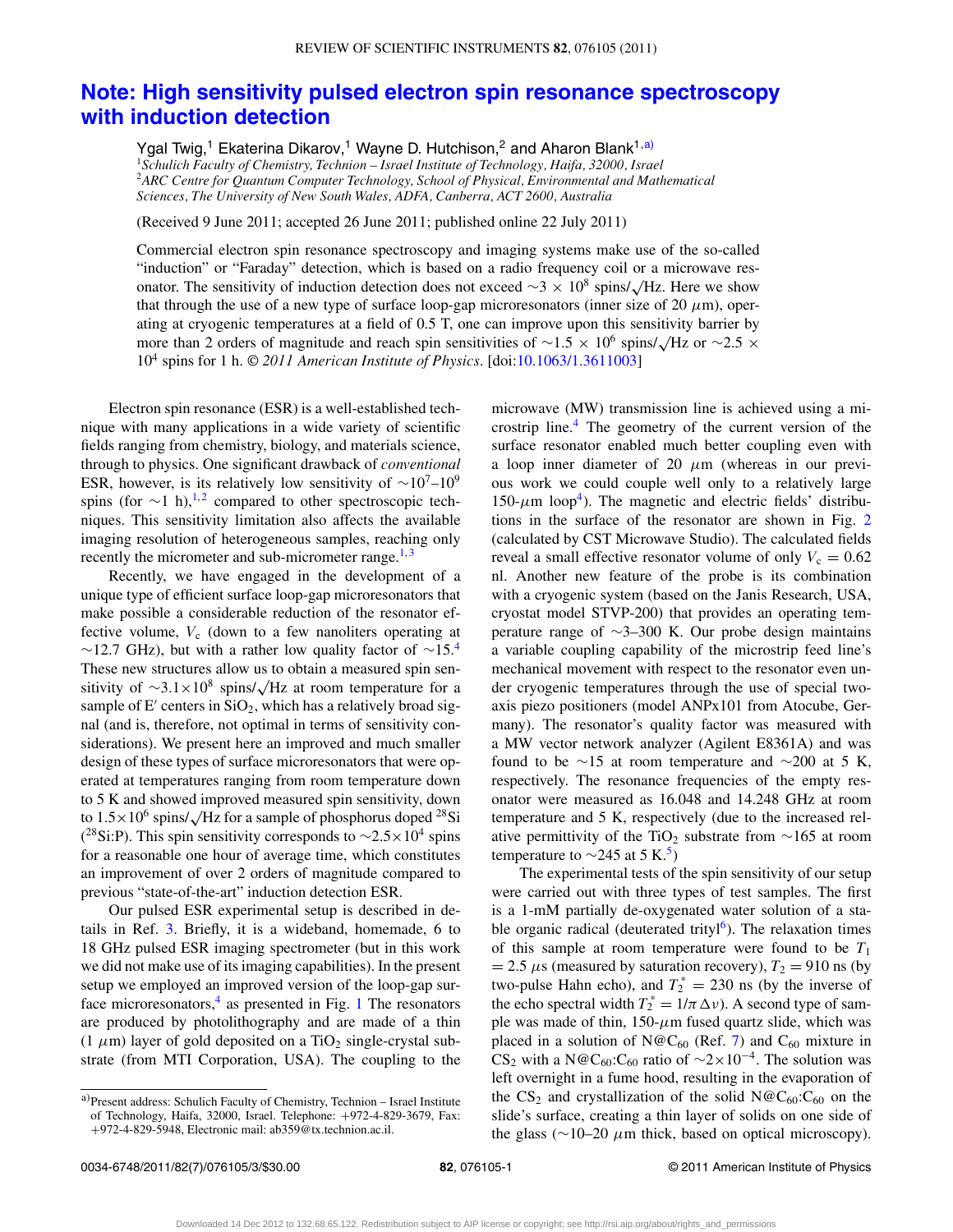<span id="page-2-0"></span>

FIG. 1. (Color online) Mechanical drawing of the resonator setup employed in this work, showing the dimensions (in  $\mu$ m) of the gold print on the TiO<sub>2</sub> single crystal (left) and the coupling method to the microstrip line (right). The crystal C-axis is in the resonator plane as marked on the left drawing.

The sample was measured in a conventional Bruker ESR spectrometer (EMX) and its signal was compared to a reference  $1-\mu$ M deuterated trityl radical water solution. The results gave us the spin concentration of the  $N@C_{60}$ :C<sub>60</sub> sample to be  $4.7 \times 10^4$  spins per  $\mu$ m<sup>2</sup>. The relaxation times of this sample were measured to be  $T_1 = 6.8$  ms,  $T_2 = 3.1$   $\mu$ s, and  $T_2^*$  $= 127$  ns, at 10 K, which was the most useful temperature for our sensitivity experiments (see below). The third sample was made of a thin 10-µm layer of <sup>28</sup>Si:P ( $\sim$ 10<sup>16</sup> P cm<sup>-3</sup>) with  $28$ Si purity of more than 99.9%, placed on a high-resistivity *p*-type silicon substrate.<sup>[8](#page-3-7)</sup> At a temperature of 10 K we measured for it  $T_1$  of 1 ms,  $T_2$  of 260  $\mu$ s (assuming simple exponential decay) and  $T_2^*$  of 0.8  $\mu$ s.

Following this introductory work we went ahead and measured the spin sensitivity of our system with the above-mentioned test samples. Representative results for the trityl sample, obtained by a simple one-pulse free-induction decay (pulse length 30 ns, MW power 1.5 W), are provided in Fig.  $3(a)$  The measurements were carried out at room temperature with the de-oxygenated solution placed on the resonator and then sealed from above to maintain some

<span id="page-2-1"></span>

FIG. 2. (Color online) The calculated  $H_1$  (left) and  $E_1$  (right) MW fields for the resonator in a surface located 5  $\mu$ m above the gold print. The input power in the microstrip feed is 1 W in these calculations. The bottom plot shows the  $H<sub>1</sub>$  field in the center of the resonator, as a function of the distance from the resonator's surface.

<span id="page-2-2"></span>

FIG. 3. (Color online) (a) ESR signal (solid line) and noise (dashed line) in the frequency domain for the 1-mM trityl solution sample. Frequency: 16.037 GHz, repetition rate: 70 kHz. Averaging time 9 s. (b) The same as (a) but for the  $C_{60}$ :N@ $C_{60}$  sample. Frequency: 14.248 GHz, repetition rate: 150 Hz. Averaging time 21 s. (c) The same as (a) but for the  $28\text{SiP}$  sample. Frequency: 13.736 GHz, repetition rate: 1000 Hz. Averaging time 8 s.

de-oxygenation (in a glove box, under Ar atmosphere). The signal-to-noise ratio (SNR) in Fig. [3\(a\)](#page-2-2) is ~10 192, which for 1 s of acquisition is  $\sim$ 10 192/ $\sqrt{9}$ ~3397. The volumetric analysis of the 3D calculated magnetic fields' distribution of the resonator reveals that ∼1% of the signal originates from the most sensitive region at its center, in a volume of 3000  $\mu$ m<sup>3</sup>. (This analysis assumes that the signal in each part of the resonator is proportional to the local  $|H_1|^2$ <sup>9</sup> On the basis of the trityl solution concentration one can calculate that this volume holds  $\sim 6 \times 10^5 \times 3000 = 1.8 \times 10^9$  spins, which means that the spin sensitivity of this measurement is  $\sim$ 1.8×10<sup>9</sup>/(3397/100)∼5.3×10<sup>7</sup> spins/ $\sqrt{\text{Hz}}$ .

The measurements with the  $N@C_{60}$ : $C_{60}$  sample were carried out both at room temperature and cryogenic temperatures (in the 5–18 K range). The most favorable conditions, in terms of spin sensitivity, were found to be at 10 K. Typical results for this temperature obtained by a simple two-pulse Hahn echo sequence (pulse lengths 30 and 70 ns, pulse separation 500 ns, MW power 5 mW) are given in Fig.  $3(b)$  In this measurement the SNR is  $~60$ , which for 1 s of acquisition is  $~\sim$ 60/ $\sqrt{21}$ ∼13.1. The analysis of the resonator surface fields' distribution (Fig. [2,](#page-2-1) left) reveals that ∼10% of the signal originates from a surface of 750  $\mu$ m<sup>2</sup> at the center of the resonator, which is most sensitive. Based on our sample calibration (see above) this surface holds  $\sim$ 4.7×10<sup>4</sup>×750∼3.5×10<sup>7</sup> spins, which means that the spin sensitivity of this measurement is  $\sim$ 3.5×10<sup>7</sup>/(13.1/10) $\sim$ 2.7×10<sup>7</sup> spins/ $\sqrt{\text{Hz}}$ .

Experiments with the  $^{28}$ Si:P sample were conducted only at cryogenic temperatures. Optimal sensitivity for this type of sample was obtained at the lowest temperature in which